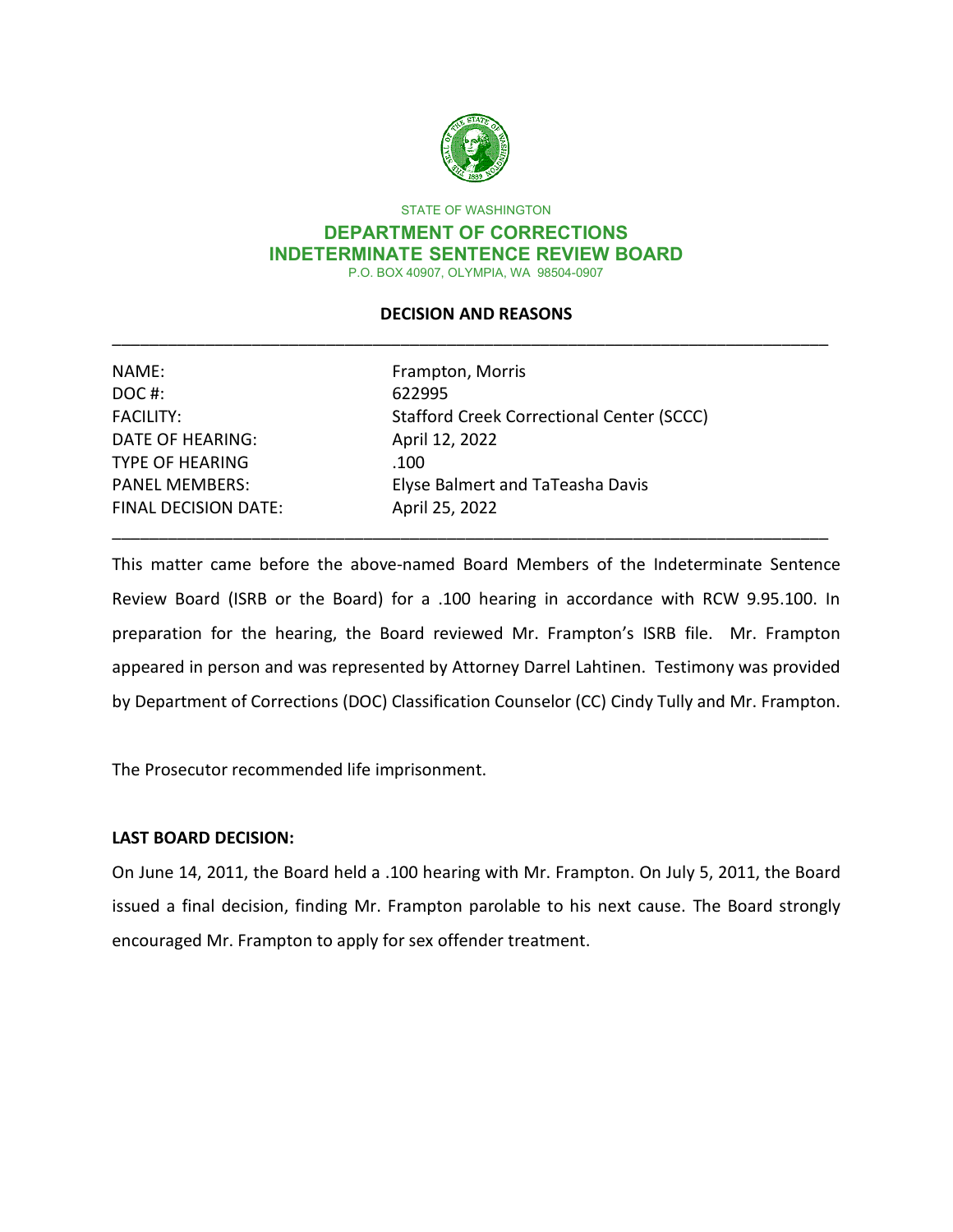#### **CURRENT BOARD DECISION:**

 and information considered by the Board, the Board finds that Mr. Frampton is not parolable and Based on the requirements of RCW 9.95.009(3) and RCW 9.95.100 and the totality of evidence adds 36 months to his minimum term.

#### **NEXT ACTION:**

Schedule .100 Hearing 120 days prior to Parole Eligibility Release Date (PERD). A new psychological evaluation is needed for the next hearing.

## **REASONS FOR DECISION:**

 **specific factors. Based on the requirements of RCW 9.95.100, the Board finds Mr. Frampton not parolable for the following reasons: This was a deferred decision following a full Board discussion, using a structured decisionmaking framework that takes into consideration; the statistical estimate of risk, criminal history, parole/release history, ability to control behavior, responsivity to programming, demonstrated offender change, release planning, discordant information, and other case** 

- **On November 4, 2021, End of Sentence Review Committee (ESRC) referred Mr. Frampton to the Sexually Violent Predator (SVP) subcommittee. On March 3, 2022, SVP subcommittee referred Mr. Frampton for a Forensic Psychological Evaluation (FPE). Only a small percentage of the highest risk sex offenders are referred indicating his high risk.**
- **SOTIPS Moderate (The Sex Offender Treatment Intervention and Progress Scale (SOTIPS) is a statistically derived dynamic measure designed to assess risk, treatment and supervision needs, and progress The SOTIPS total score is intended to provide an estimation of an individual's overall level of dynamic risk and need for supervision and treatment.**
- **Static-99R 5 points, Moderate-High (the Static-99R is a ten-item actuarial assessment instrument used to address the risk of sexual recidivism and is the most widely used sexual recidivism risk assessment instrument in the world, and is extensively used in**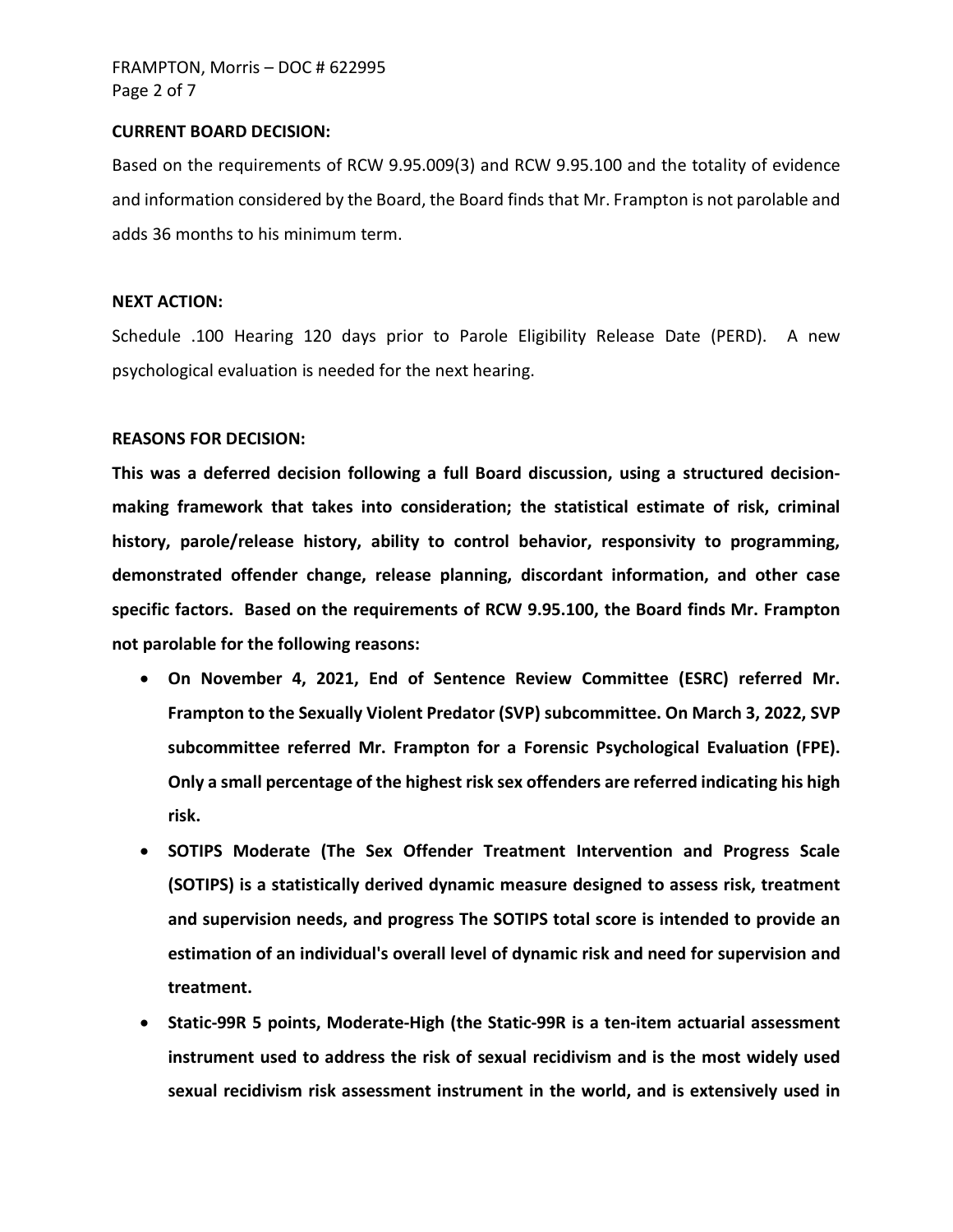**the United States, Canada, the United Kingdom, Australia, and many European nations."** 

- **"The SOTIPS can be used as part of a static and dynamic risk assessment scheme with**  • **SOTIPS/Static-99R combined scores Moderate-High. According to the SOTIPS manual, the Static-99R. Combined SOTIPS/Static-99R scores have predicted sexual recidivism better than either instrument alone."**
- **violent recidivism.)** • **VRAG Bin 9 of 9 76% recidivism in 5 years (The Violence Risk Appraisal Guide-Revised ((VRAG-R)) is a 12-item actuarial risk assessment instrument for the prediction of**
- **He has multiple sex offense convictions, with different victims, and a sexual re-offense after a prior detection.**
- **He has yet to complete the Sex Offender Treatment and Assessment Program (SOTAP) program. He was previously screened for the program and reportedly refused to participate.**
- **He does not appear to be a fully rehabilitated and fit subject for release and has made little progress since his last Board Hearing in 2011.**

#### **RECOMMENDATIONS:**

 **programming that will assist him with mitigating his risk. He may benefit from taking the Bridges to Life program. If eligible Mr. Frampton should attend the SOTAP, if not available, he should do any other** 

#### **JURISDICTION:**

 2011. The minimum term was set at 205 months from a Sentencing Reform Act (SRA) range of 165 to 265 months. The maximum term is Life. Mr. Frampton has served approximately 125 Morris Frampton is under the jurisdiction of the Board on an October 6, 2006, conviction in King County Cause #06-1-01625-1 for Murder in the Second Degree. The time start is October 28, months in prison and 228 days of jail time to date.

 Mr. Frampton served 401 months on King County cause #82804 for Murder in the First degree before he was paroled to his current King County cause.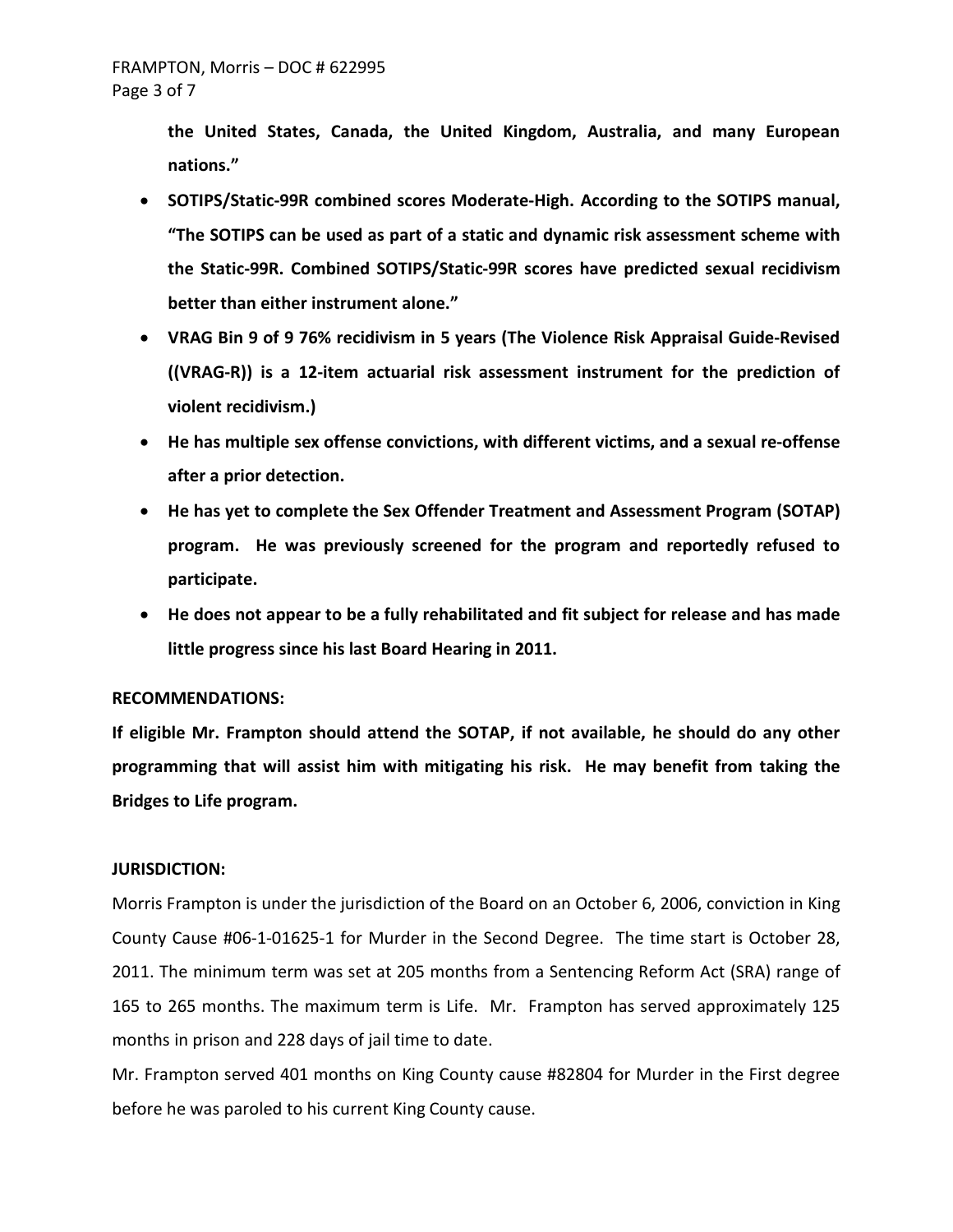## **OFFENSE DESCRIPTION:**

 was found in a wooded ravine. She had been beaten and strangled. Mr. Frampton admitted he had picked up the victim in a local tavern, drove her to a location under a bridge, then while having sex with her, choked her with his hands and pushed her nude body down a hill. On October 6, 2006, Mr. Frampton was convicted of Murder 2<sup>nd</sup> Degree in King County. The murder occurred in October of 1976 and the victim was a 48-year-old woman whose naked body

#### **PRIOR CRIMINAL / RISK RELATED CONDUCT:**

- **01/27/1965 Indecent Liberties.** Pierce County Superior Court. 20-year suspended sentence. Mr. Frampton indicated that at his age of 18, he sexually assaulted a "young girl" in a wooded area. Documents indicate the victim was approximately 9 years old.
- **01/06/1966 Unlawful Taking of Motor Vehicle.** USM, Los Angeles, CA. Sentenced to custody under Federal Youth Correctional Act.
- **02/28/1968 Taking a Motor Vehicle Without Permission 1st Degree and Assault 2nd Degree.** King County Superior Court. 6 months jail.
- **08/31/1972 Larceny from US Mail**.
- **12/30/1974 Traffic Violation**
- • **02/12/1975 Attempted Rape**. Mr. Frampton allegedly went to the house of a known hours he told her he was going to have sex with her. When the victim said no, he told her kiss her, and pushed her sweater up under her arms. The victim started crying, then Mr. adult female. He allegedly had a knife that he put on the couch, and after a couple of not to make him angry. The victim reported that Mr. Frampton grabbed her arm, tried to Frampton left the residence, telling the victim not to tell anybody. The allegations were investigated, no charges filed.
- • **10/05/1975 Rape**. Mr. Frampton allegedly offered an adult female a ride to a pay phone but took her to a church parking lot instead. Mr. Frampton allegedly pulled a knife on her and told her to remove clothing and raped her. He allegedly said he would kill her if she did not comply. She escaped by jumping out of the vehicle and screaming for help. Mr. Frampton was arrested and released. No charges were filed.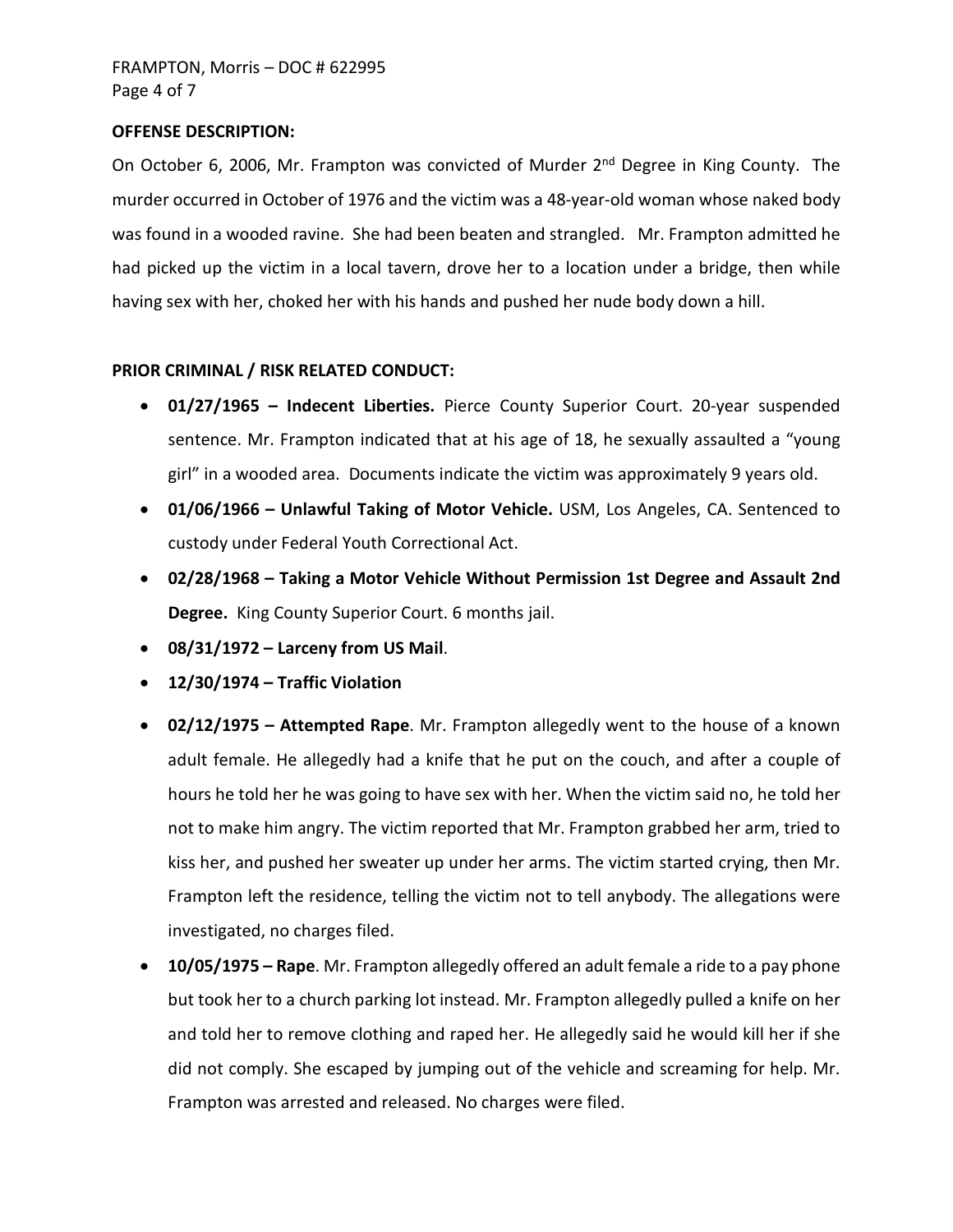# FRAMPTON, Morris – DOC # 622995 Page 5 of 7

- raped her (penile/vaginal). She reported he tied her wrists, beat her with a clothes hanger dismissed due to a hung jury. • **01/22/1977 – Assault 2nd Degree**. Mr. Frampton's wife reported that Mr. Frampton and a stick, and poured hot candlewax on her stomach. The case went to trial and was
- • **08/09/1977 Simple Assault.** Mr. Frampton asked the victim if she "wanted a date." After she was in the vehicle, Mr. Frampton assaulted her and ripped off her clothing.
- • **08/09/1977 Simple Assault.** File materials indicate there was another Simple Assault conviction, but there are no details of the incident.
- head, arms, and legs. In addition, she had been strangled around the neck with a bra. There was also evidence that the victim had either been raped or that an object had been • **08/09/1977 – Murder 1st Degree.** The victim's body was found lying nude behind a building at a marina in the early morning hours. She had been beaten severely around the inserted into her vagina. The victim had been a sex worker.

 There is no formal record of juvenile convictions; however, Mr. Frampton self-reported he was incarcerated at Fort Worden at the age of 15 for robbing a same-aged peer of money. He also reported that prior to that offense he stole bicycles from schoolmates when he was age 10.

#### **PROGRESS/BEHAVIOR:**

 CC Tully provided an overview of Mr. Frampton's programming (vocation/education and offender program through Grays Harbor Community College. Mr. Frampton has not incurred any new due to medical issues. change) since his last Hearing. He has completed Redemption and is currently in a reentry Serious Infractions (last 2004); he has four neutral and two negative Behavior Observations. He is reported to get along well with Staff and other inmates. Mr. Frampton is not currently working

 picked up the victim, whom he believed to be a "prostitute". They got into an argument/fight Mr. Frampton described his current offense although he had difficulties remembering some of the details. During the time of his offenses, he was married with children. He reported that he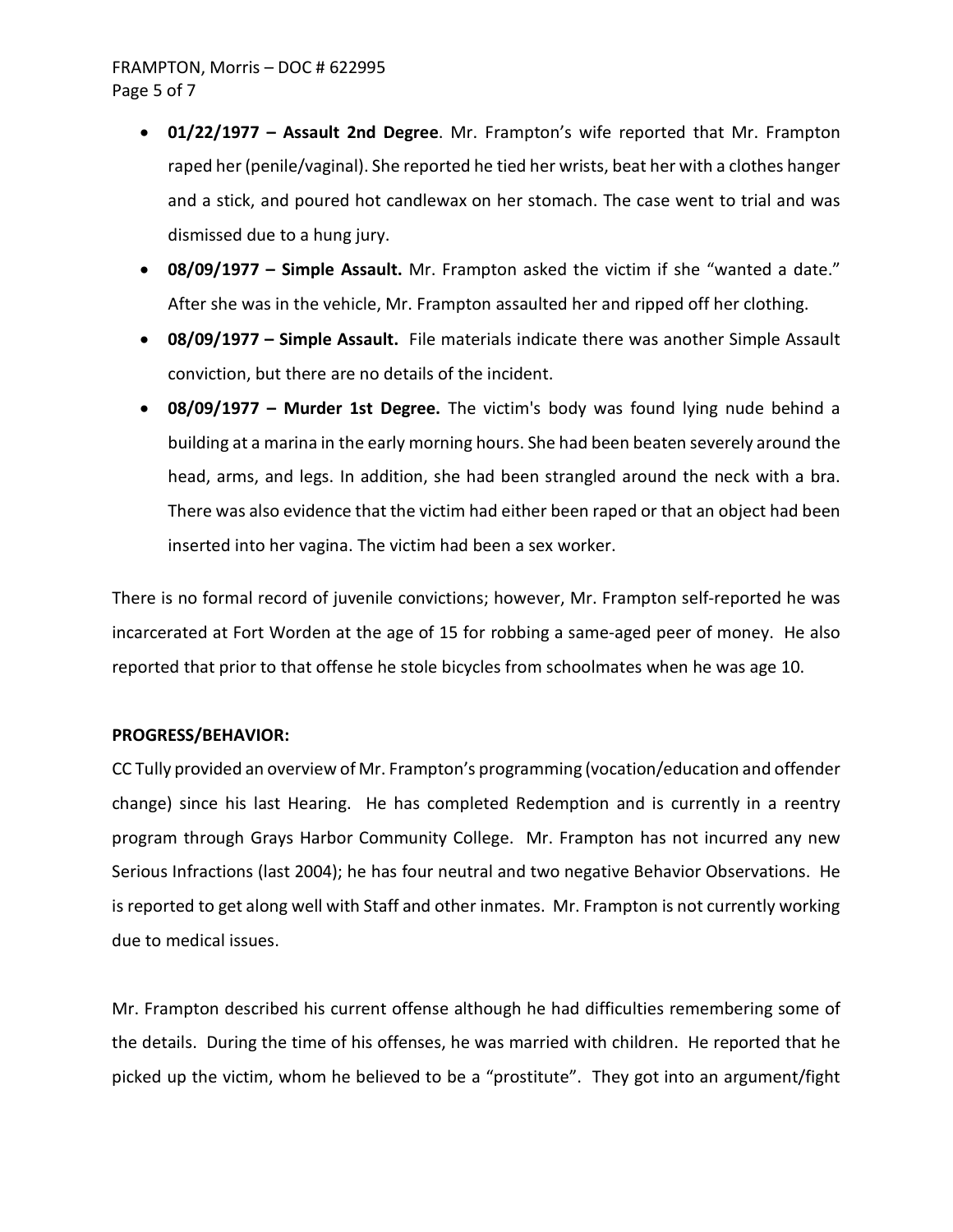## FRAMPTON, Morris – DOC # 622995 Page 6 of 7

to killing her. He said the other Murder 1<sup>st</sup> Degree was similar in nature to the above crime. This Board Member asked about his prior Indecent Liberties conviction, and he indicated he sexually assaulted an unknown 9-year-old female in a wooded area. He indicated he does not remember some of his other offenses due to it being so long ago. Mr. Frampton was asked about his willingness to attend the SOTAP and he indicated he would participate. He said he is not the same person; he doesn't think about sex and doesn't believe he is a danger to the community. housing and would access Social Security benefits. Mr. Frampton has community support from because of "brain shrinkage" which causes him to lose his balance. with the victim, and he choked her to death. Mr. Frampton said he had sex with the victim prior Mr. Frampton spends his days working on beading projects. He would like to reside in transitional his children and siblings. He reported for the last two years he has been using a wheelchair

 Mr. Lahtinen asked Mr. Frampton about his index offense which was a cold case. He reported issues which effect his memory and mobility. He indicated that Mr. Frampton is a very different at much less of a risk to the community. He pointed out that he has not had a Serious Infraction since 2004 and has not been a problem in the prison which shows that he can abide by the rules. Mr. Frampton is willing to program when it's offered to him. Attorney Lahtinen argued that his offender treatment. Mr. Lahtinen asked the Board to consider him to be, at least, conditionally parolable so that he has a pathway to be back into the community. that rather than put everybody through a trial he confessed to the crime and pled guilty to murder against the advice of his attorney. Mr. Lahtinen argued that Mr. Frampton has medical person than he was. Mr. Lahtinen said that Mr. Frampton's health condition presents puts him lack of insight into why he committed his crimes could be address in the community through sex

Mr. Lahtinen spoke to Mr. Frampton about the ESRC FPE referral.

EB:nt April 25, 2022 cc: Institution Attorney File